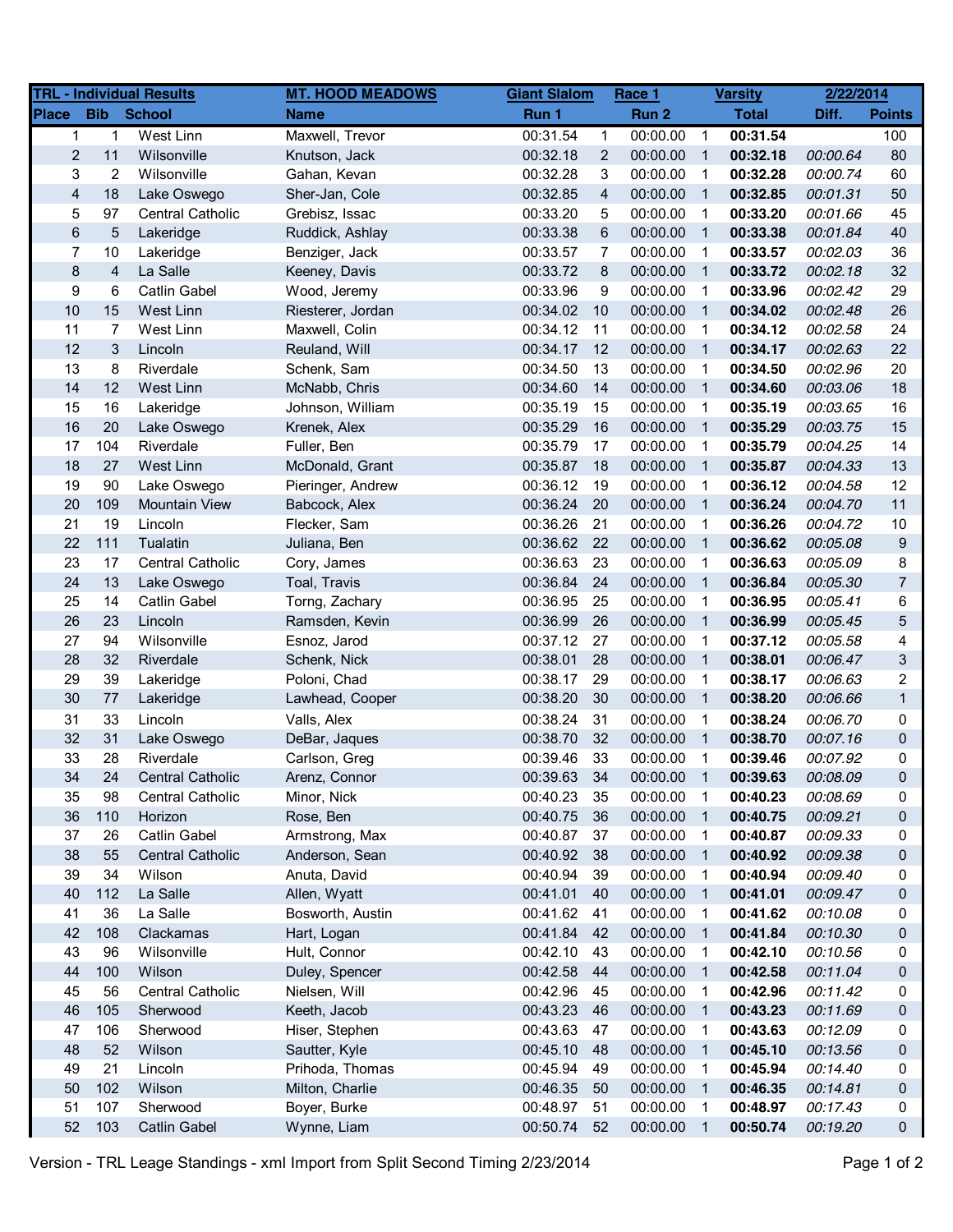| 53 | 67  | Lakeridge   | Ashworth, Michael   | 00:55.67   | 53 | 00:00.00 | 00:55.67 | 00:24.13 |  |
|----|-----|-------------|---------------------|------------|----|----------|----------|----------|--|
|    | 9   | West Linn   | Larson, Kyle        | <b>DNF</b> |    | 00:00.00 |          |          |  |
|    | 25  | Wilson      | Sanderson, Andrew   | <b>DNF</b> |    | 00:00.00 |          |          |  |
|    | 35  | Lincoln     | Butterfield, Carver | <b>DNF</b> |    | 00:00.00 |          |          |  |
|    | 89  | Lake Oswego | Fender, Lucas       | <b>DNF</b> |    | 00:00.00 |          |          |  |
|    | 101 | Wilson      | Horton, Chris       | <b>DNF</b> |    | 00:00.00 |          |          |  |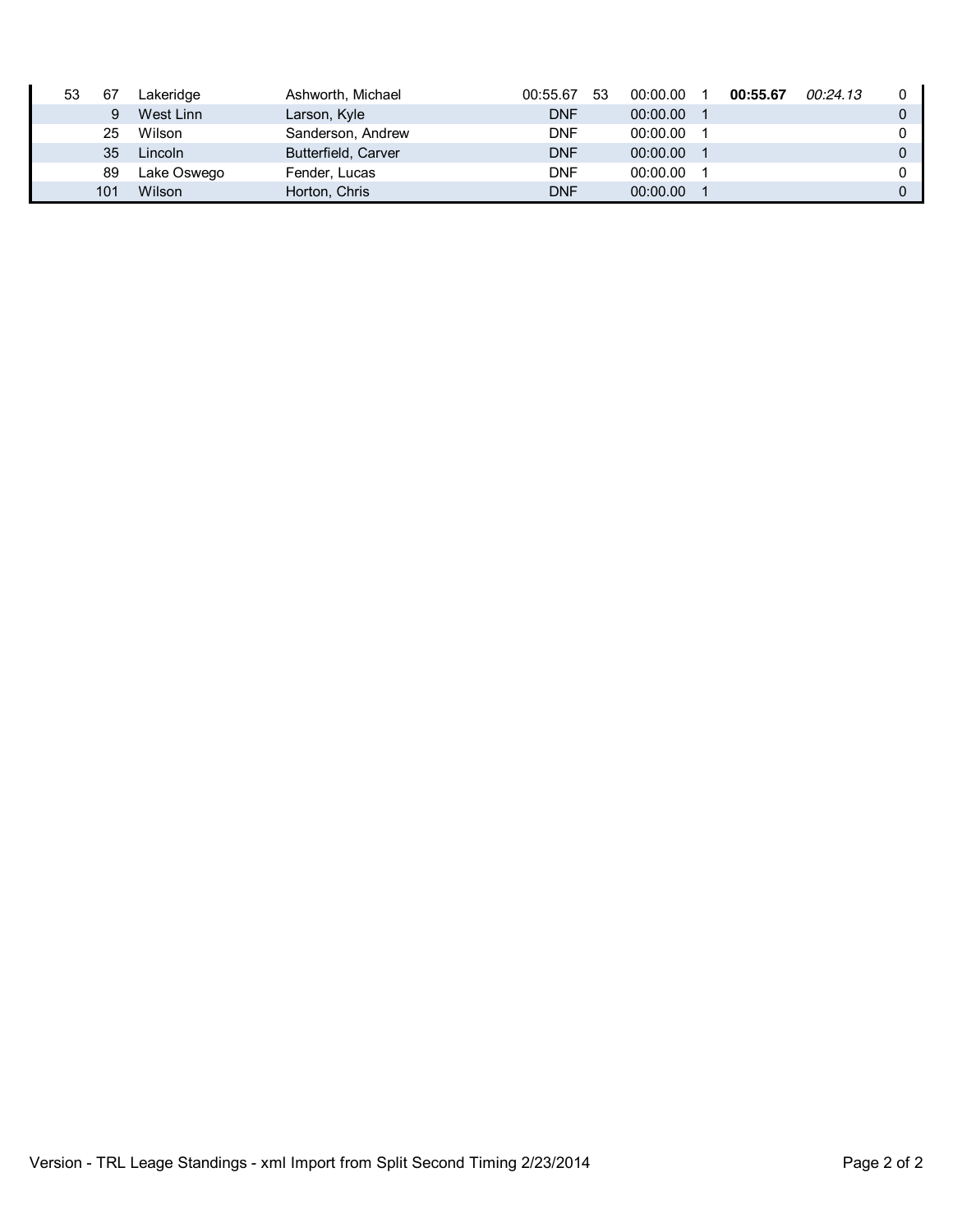| <b>TRL - Team Results</b> |                                      | Race 1               |          | <b>MT. HOOD MEADOWS</b>                                                |                      | 2/22/2014 |  |  |
|---------------------------|--------------------------------------|----------------------|----------|------------------------------------------------------------------------|----------------------|-----------|--|--|
| <b>Varsity</b>            |                                      | <b>Giant Slalom</b>  |          | <b>STADIUM</b>                                                         |                      |           |  |  |
|                           |                                      |                      |          | The Team's Total Time is the sum of best three times from each course. |                      |           |  |  |
|                           | Run 1                                | <b>Time</b>          |          | Run <sub>2</sub>                                                       | <b>Time</b>          |           |  |  |
|                           | <b>Team West Linn</b>                | <b>Total</b>         | 01:39.68 |                                                                        |                      | Rank 1    |  |  |
|                           | 1 Maxwell, Trevor                    | 00:31.54             |          | 1 Maxwell, Trevor                                                      | 00:00.00             |           |  |  |
|                           | 15 Riesterer, Jordan                 | 00:34.02             |          | 15 Riesterer, Jordan                                                   | 00:00.00             |           |  |  |
|                           | 7 Maxwell, Colin                     | 00:34.12             | 01:39.68 | 7 Maxwell, Colin                                                       | 00:00.00             | 00:00.00  |  |  |
|                           |                                      |                      |          |                                                                        |                      |           |  |  |
|                           | <b>Team Wilsonville</b>              | <b>Total</b>         | 01:41.58 | <b>Time Diff.</b>                                                      | 00:01.90             | Rank 2    |  |  |
|                           | 11 Knutson, Jack                     | 00:32.18             |          | 11 Knutson, Jack                                                       | 00:00.00             |           |  |  |
|                           | 2 Gahan, Kevan                       | 00:32.28             |          | 2 Gahan, Kevan                                                         | 00:00.00             |           |  |  |
|                           | 94 Esnoz, Jarod                      | 00:37.12             | 01:41.58 | 94 Esnoz, Jarod                                                        | 00:00.00             | 00:00.00  |  |  |
|                           | <b>Team Lakeridge</b>                | <b>Total</b>         | 01:42.14 | <b>Time Diff.</b>                                                      | 00:02.46             | Rank 3    |  |  |
|                           | 5 Ruddick, Ashlay                    | 00:33.38             |          | 5 Ruddick, Ashlay                                                      | 00:00.00             |           |  |  |
|                           | 10 Benziger, Jack                    | 00:33.57             |          | 10 Benziger, Jack                                                      | 00:00.00             |           |  |  |
|                           | 16 Johnson, William                  | 00:35.19             | 01:42.14 | 16 Johnson, William                                                    | 00:00.00             | 00:00.00  |  |  |
|                           |                                      |                      |          |                                                                        |                      |           |  |  |
|                           | Team Lake Oswego                     | <b>Total</b>         | 01:44.26 | <b>Time Diff.</b>                                                      | 00:04.58             | Rank 4    |  |  |
|                           | 18 Sher-Jan, Cole                    | 00:32.85             |          | 18 Sher-Jan, Cole                                                      | 00:00.00             |           |  |  |
|                           | 20 Krenek, Alex                      | 00:35.29             |          | 20 Krenek, Alex                                                        | 00:00.00             |           |  |  |
|                           | 90 Pieringer, Andrew                 | 00:36.12             | 01:44.26 | 90 Pieringer, Andrew                                                   | 00:00.00             | 00:00.00  |  |  |
|                           |                                      |                      |          |                                                                        |                      |           |  |  |
|                           | <b>Team Lincoln</b>                  | <b>Total</b>         | 01:47.42 | <b>Time Diff.</b>                                                      | 00:07.74             | Rank 5    |  |  |
|                           | 3 Reuland, Will                      | 00:34.17<br>00:36.26 |          | 3 Reuland, Will                                                        | 00:00.00<br>00:00.00 |           |  |  |
|                           | 19 Flecker, Sam<br>23 Ramsden, Kevin | 00:36.99             | 01:47.42 | 19 Flecker, Sam<br>23 Ramsden, Kevin                                   | 00:00.00             | 00:00.00  |  |  |
|                           |                                      |                      |          |                                                                        |                      |           |  |  |
|                           | <b>Team Riverdale</b>                | <b>Total</b>         | 01:48.30 | <b>Time Diff.</b>                                                      | 00:08.62             | Rank 6    |  |  |
|                           | 8 Schenk, Sam                        | 00:34.50             |          | 8 Schenk, Sam                                                          | 00:00.00             |           |  |  |
|                           | 104 Fuller, Ben                      | 00:35.79             |          | 104 Fuller, Ben                                                        | 00:00.00             |           |  |  |
|                           | 32 Schenk, Nick                      | 00:38.01             | 01:48.30 | 32 Schenk, Nick                                                        | 00:00.00             | 00:00.00  |  |  |
|                           |                                      |                      |          |                                                                        |                      |           |  |  |
|                           | <b>Team Central Catholic</b>         | <b>Total</b>         | 01:49.46 | <b>Time Diff.</b>                                                      | 00:09.78             | Rank 7    |  |  |
|                           | 97 Grebisz, Issac                    | 00:33.20             |          | 97 Grebisz, Issac                                                      | 00:00.00             |           |  |  |
|                           | 17 Cory, James                       | 00:36.63             |          | 17 Cory, James                                                         | 00:00.00             |           |  |  |
|                           | 24 Arenz, Connor                     | 00:39.63             | 01:49.46 | 24 Arenz, Connor                                                       | 00:00.00             | 00:00.00  |  |  |
|                           | <b>Team Catlin Gabel</b>             | <b>Total</b>         | 01:51.78 | <b>Time Diff.</b>                                                      | 00:12.10             | Rank 8    |  |  |
|                           | 6 Wood, Jeremy                       | 00:33.96             |          | 6 Wood, Jeremy                                                         | 00:00.00             |           |  |  |
|                           | 14 Torng, Zachary                    | 00:36.95             |          | 14 Torng, Zachary                                                      | 00:00.00             |           |  |  |
|                           | 26 Armstrong, Max                    | 00:40.87             | 01:51.78 | 26 Armstrong, Max                                                      | 00:00.00             | 00:00.00  |  |  |
|                           |                                      |                      |          |                                                                        |                      |           |  |  |
|                           | Team La Salle                        | <b>Total</b>         | 01:56.35 | <b>Time Diff.</b>                                                      | 00:16.67             | Rank 9    |  |  |
|                           | 4 Keeney, Davis                      | 00:33.72             |          | 4 Keeney, Davis                                                        | 00:00.00             |           |  |  |
|                           | 112 Allen, Wyatt                     | 00:41.01             |          | 112 Allen, Wyatt                                                       | 00:00.00             |           |  |  |
|                           | 36 Bosworth, Austin                  | 00:41.62             | 01:56.35 | 36 Bosworth, Austin                                                    | 00:00.00             | 00:00.00  |  |  |
|                           | <b>Team Wilson</b>                   | <b>Total</b>         | 02:08.62 | <b>Time Diff.</b>                                                      | 00:28.94             | Rank 10   |  |  |
|                           | 34 Anuta, David                      | 00:40.94             |          | 34 Anuta, David                                                        | 00:00.00             |           |  |  |
|                           | 100 Duley, Spencer                   | 00:42.58             |          | 100 Duley, Spencer                                                     | 00:00.00             |           |  |  |
|                           | 52 Sautter, Kyle                     | 00:45.10             | 02:08.62 | 52 Sautter, Kyle                                                       | 00:00.00             | 00:00.00  |  |  |
|                           |                                      |                      |          |                                                                        |                      |           |  |  |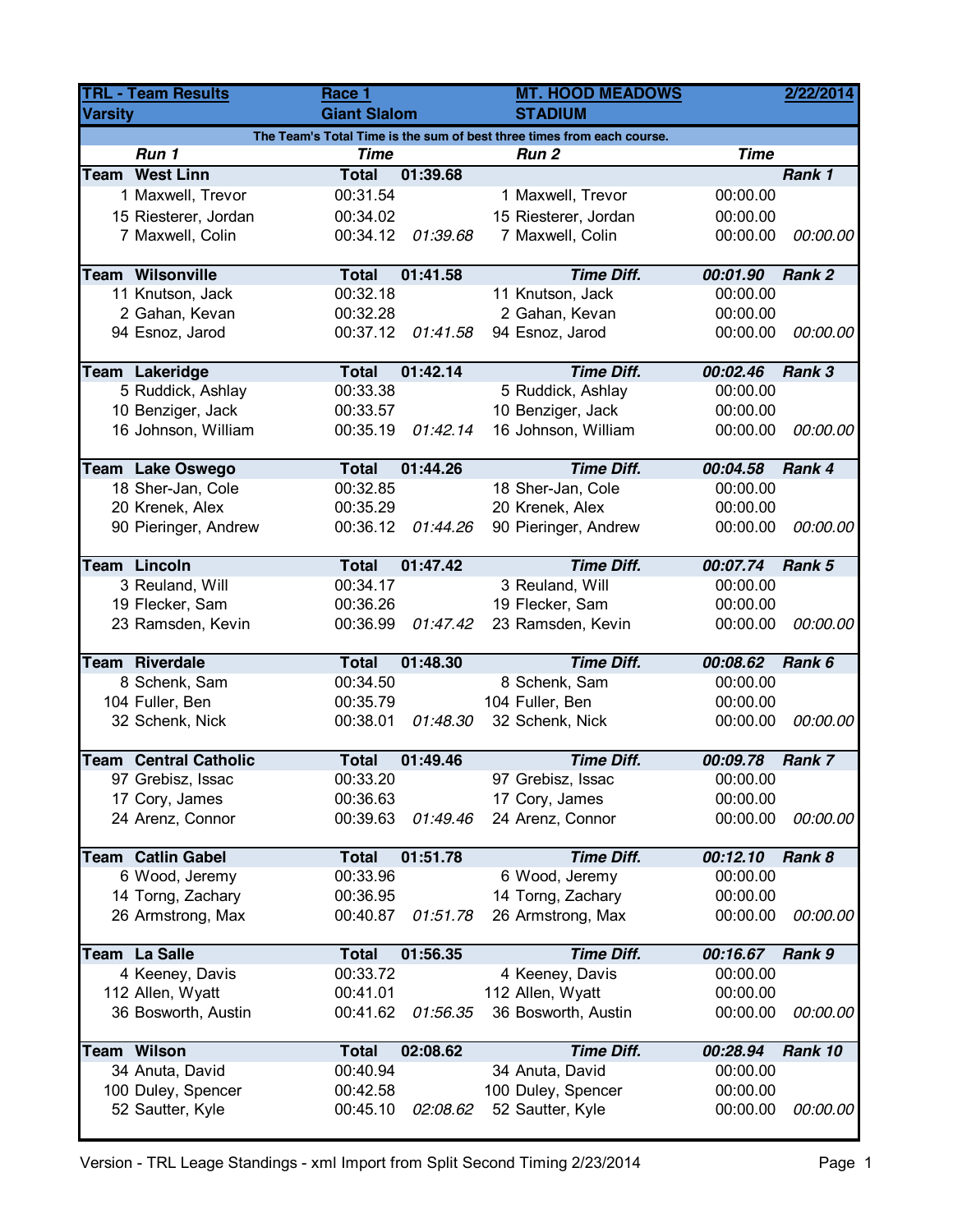|             | <b>Team Sherwood</b> | <b>Total</b> | 02:15.83 |                           |          | Rank 11  |
|-------------|----------------------|--------------|----------|---------------------------|----------|----------|
|             | 105 Keeth, Jacob     | 00:43.23     |          | 105 Keeth, Jacob          | 00:00.00 |          |
|             | 106 Hiser, Stephen   | 00:43.63     |          | 106 Hiser, Stephen        | 00:00.00 |          |
|             | 107 Boyer, Burke     | 00:48.97     |          | 02:15.83 107 Boyer, Burke | 00:00.00 | 00:00.00 |
|             |                      |              |          |                           |          |          |
| Team        |                      | <b>Total</b> |          | <b>Time Diff.</b>         |          |          |
|             |                      |              |          |                           |          |          |
|             |                      |              |          |                           |          |          |
|             |                      |              | 00:00.00 |                           |          | 00:00.00 |
| <b>Team</b> |                      | <b>Total</b> |          | <b>Time Diff.</b>         |          |          |
|             |                      |              |          |                           |          |          |
|             |                      |              |          |                           |          |          |
|             |                      |              | 00:00.00 |                           |          | 00:00.00 |
|             |                      |              |          |                           |          |          |
| Team        |                      | <b>Total</b> |          | <b>Time Diff.</b>         |          |          |
|             |                      |              |          |                           |          |          |
|             |                      |              |          |                           |          |          |
|             |                      |              | 00:00.00 |                           |          | 00:00.00 |
|             |                      |              |          |                           |          |          |
| <b>Team</b> |                      | <b>Total</b> |          | <b>Time Diff.</b>         |          |          |
|             |                      |              |          |                           |          |          |
|             |                      |              | 00:00.00 |                           |          |          |
|             |                      |              |          |                           |          | 00:00.00 |
| <b>Team</b> |                      | <b>Total</b> |          | <b>Time Diff.</b>         |          |          |
|             |                      |              |          |                           |          |          |
|             |                      |              |          |                           |          |          |
|             |                      |              | 00:00.00 |                           |          | 00:00.00 |
|             |                      |              |          |                           |          |          |
| <b>Team</b> |                      | <b>Total</b> |          | <b>Time Diff.</b>         |          |          |
|             |                      |              |          |                           |          |          |
|             |                      |              |          |                           |          |          |
|             |                      |              | 00:00.00 |                           |          | 00:00.00 |
| Team        |                      | <b>Total</b> |          | <b>Time Diff.</b>         |          |          |
|             |                      |              |          |                           |          |          |
|             |                      |              |          |                           |          |          |
|             |                      |              | 00:00.00 |                           |          | 00:00.00 |
|             |                      |              |          |                           |          |          |
| <b>Team</b> |                      | <b>Total</b> |          | <b>Time Diff.</b>         |          |          |
|             |                      |              |          |                           |          |          |
|             |                      |              |          |                           |          |          |
|             |                      |              | 00:00.00 |                           |          | 00:00.00 |
|             |                      |              |          | <b>Time Diff.</b>         |          |          |
| <b>Team</b> |                      | <b>Total</b> |          |                           |          |          |
|             |                      |              |          |                           |          |          |
|             |                      |              | 00:00.00 |                           |          | 00:00.00 |
|             |                      |              |          |                           |          |          |
|             |                      |              |          |                           |          |          |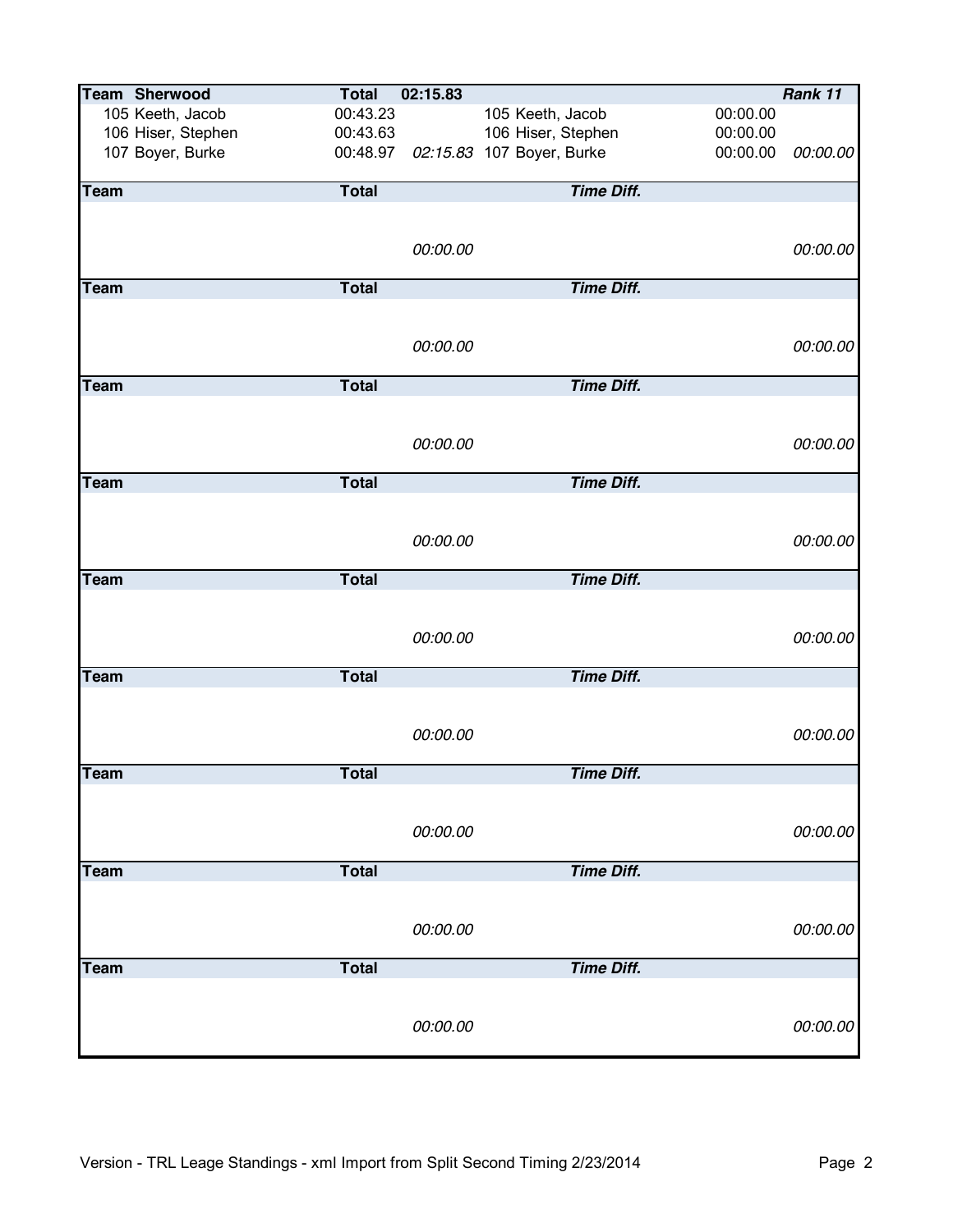|                         |                   | <b>TRL - Individual Results</b> | <b>MT. HOOD MEADOWS</b> | <b>Giant Slalom</b> |                | Race 1     |                            | $u$          | 2/22/2014 |               |
|-------------------------|-------------------|---------------------------------|-------------------------|---------------------|----------------|------------|----------------------------|--------------|-----------|---------------|
| <b>Place</b>            | <b>Bib</b> School |                                 | <b>Name</b>             | Run 1               |                | Run 2      |                            | <b>Total</b> | Diff.     | <b>Points</b> |
| $\mathbf{1}$            | 72                | Lakeridge                       | Troftgruen, Nick        | 00:38.87            | $\mathbf{1}$   | 00:00.00   | $\overline{1}$             | 00:38.87     |           | 100           |
| $\overline{2}$          | 73                | Lakeridge                       | Berkoff, Kodiak         | 00:39.04            | $\overline{2}$ | 00:00.00   | $\overline{1}$             | 00:39.04     | 00:00.17  | 80            |
| 3                       | 64                | West Linn                       | Pool, Brennan           | 00:39.84            | 3              | 00:00.00   | $\overline{1}$             | 00:39.84     | 00:00.97  | 60            |
| $\overline{\mathbf{4}}$ | 66                | West Linn                       | Stevens, Zach           | 00:39.92            | 4              | 00:00.00   | $\overline{1}$             | 00:39.92     | 00:01.05  | 50            |
| 5                       | 42                | Lincoln                         | Reynolds, Matthew       | 00:40.12            | 5              | 00:00.00   | $\overline{1}$             | 00:40.12     | 00:01.25  | 45            |
| $\,6$                   | 68                | Lakeridge                       | Loren, Cameron          | 00:40.55            | 6              | 00:00.00   | $\overline{1}$             | 00:40.55     | 00:01.68  | 40            |
| 7                       | 41                | Lincoln                         | Ross, Gavin             | 00:41.14            | $\overline{7}$ | 00:00.00   | $\overline{\phantom{1}}$   | 00:41.14     | 00:02.27  | 36            |
| $\bf 8$                 | 30                | Lake Oswego                     | Farrell, Simon          | 00:42.68            | 8              | 00:00.00   | $\overline{1}$             | 00:42.68     | 00:03.81  | 32            |
| 9                       | 65                | West Linn                       | Stallcup, Zane          | 00:43.24            | 9              | 00:00.00   | $\overline{1}$             | 00:43.24     | 00:04.37  | 29            |
| 10                      | 51                | Lincoln                         | Lai, Ambrose            | 00:43.81            | 10             | 00:00.00   | $\overline{1}$             | 00:43.81     | 00:04.94  | 26            |
| 11                      | 75                | Lakeridge                       | Tuffs, Richard          | 00:43.98            | 11             | 00:00.00   | $\overline{1}$             | 00:43.98     | 00:05.11  | 24            |
| 12                      | 61                | West Linn                       | Butler, Cole            | 00:45.20            | 12             | 00:00.00   | $\overline{1}$             | 00:45.20     | 00:06.33  | 22            |
| 13                      | 37                | West Linn                       | Tuor, Dylan             | 00:47.79            | 13             | 00:00.00   | $\overline{1}$             | 00:47.79     | 00:08.92  | 20            |
| 14                      | 78                | Lincoln                         | Kem, Rob                | 00:48.34            | 14             | 00:00.00   | $\overline{1}$             | 00:48.34     | 00:09.47  | 18            |
| 15                      | 99                | Central Catholic                | Gall, Calvin            | 00:49.41            | 15             | 00:00.00   | $\overline{1}$             | 00:49.41     | 00:10.54  | 16            |
| 16                      | 48                | Lincoln                         | Brinker, Andrew         | 00:50.31            | 16             | 00:00.00   | $\overline{1}$             | 00:50.31     | 00:11.44  | 15            |
| 17                      | 54                | <b>Central Catholic</b>         | Halsey, Jack            | 00:55.14            | 17             | 00:00.00   | $\overline{1}$             | 00:55.14     | 00:16.27  | 14            |
| 18                      | 93                | Lake Oswego                     | Yost, Marcus            | 01:13.04            | 18             | 00:00.00   | $\overline{1}$             | 01:13.04     | 00:34.17  | 13            |
|                         | 22                | Lakeridge                       | Weary, Jack             | <b>DNS</b>          |                | 00:00.00   | $\overline{1}$             |              |           | 0             |
|                         | 38                | West Linn                       | Pike, Carson            | <b>DNF</b>          |                | 00:00.00   | $\overline{\phantom{0}}$ 1 |              |           | 0             |
|                         | 40                | Lakeridge                       | Aldridge, Matt          | <b>DNS</b>          |                | 00:00.00   | $\overline{\phantom{0}}$ 1 |              |           | 0             |
|                         | 43                | Lincoln                         | Leo, William            | <b>DNS</b>          |                | 00:00.00   | $\overline{\phantom{0}}$ 1 |              |           | 0             |
|                         | 44                | Lake Oswego                     | Nicholl, Kohl           | <b>DNS</b>          |                | 00:00.00   | $\overline{\mathbf{1}}$    |              |           | 0             |
|                         | 45                | Lincoln                         | Devlin, Joseph          | <b>DNS</b>          |                | 00:00.00   | $\overline{1}$             |              |           | 0             |
|                         | 46                | <b>Central Catholic</b>         | Latham, Gerrick         | <b>DNS</b>          |                | 00:00.00   | $\overline{\mathbf{1}}$    |              |           | 0             |
|                         | 47                | Lincoln                         | Chesley, Cole           | <b>DNS</b>          |                | 00:00.00   | $\overline{1}$             |              |           | 0             |
|                         | 49                | Lake Oswego                     | Michener, Reilly        | <b>DNS</b>          |                | 00:00.00   | $\overline{\phantom{1}}$   |              |           | 0             |
|                         | 50                | Lake Oswego                     | Wayt, Connor            | <b>DNS</b>          |                | 00:00.00   | $\overline{\phantom{0}}$ 1 |              |           | 0             |
|                         | 53                | Lakeridge                       | Emroe, Brandon          | <b>DNS</b>          |                | 00:00.00   | $\overline{1}$             |              |           | 0             |
|                         | 57                | Lake Oswego                     | McClurg, Nick           | <b>DNS</b>          |                | 00:00.00   | $\overline{1}$             |              |           | 0             |
|                         | 58                | Lake Oswego                     | Levison, Zachary        | <b>DNS</b>          |                | 00:00.00   | $\overline{\phantom{0}}$ 1 |              |           | 0             |
|                         | 60                | West Linn                       | Seigneur, Michael       | <b>DNF</b>          |                | 00:00.00   | $\overline{\phantom{0}}$ 1 |              |           | 0             |
|                         | 62                | West Linn                       | Gowdy, Bobby            | <b>DNS</b>          |                | 00:00.00   | $\overline{1}$             |              |           | 0             |
|                         | 63                | West Linn                       | McGovern, Cregan        | <b>DNS</b>          |                | 00:00.00   | $\overline{1}$             |              |           | $\mathbf{0}$  |
|                         | 74                | Lakeridge                       | Kessel, Owen            | <b>DNS</b>          |                | 00:00.00 1 |                            |              |           | 0             |
|                         | 76                | Lakeridge                       | Kelly, Jack             | <b>DNS</b>          |                | 00:00.00 1 |                            |              |           | 0             |
|                         | 79                | Lincoln                         | Lazzara, Bobby          | <b>DNS</b>          |                | 00:00.00 1 |                            |              |           | 0             |
|                         | 80                | Lincoln                         | Tsai, John-Paul         | <b>DNF</b>          |                | 00:00.00 1 |                            |              |           | 0             |
|                         | 81                | Lincoln                         | Colleran, Henry         | <b>DNS</b>          |                | 00:00.00 1 |                            |              |           | 0             |
|                         | 82                | Lincoln                         | Hansen, Alex            | <b>DNS</b>          |                | 00:00.00   | $\overline{\phantom{0}}$ 1 |              |           | 0             |
|                         | 83                | Lincoln                         | Koerner, Griffin        | <b>DNS</b>          |                | 00:00.00   | $\overline{1}$             |              |           | 0             |
|                         | 84                | Lincoln                         | MacEachern, Henry       | <b>DNS</b>          |                | 00:00.00 1 |                            |              |           | 0             |
|                         | 85                | Lincoln                         | Sandino, Andreas        | <b>DNS</b>          |                | 00:00.00 1 |                            |              |           | 0             |
|                         | 86                | Lincoln                         | Elliott, Will           | <b>DNS</b>          |                | 00:00.00 1 |                            |              |           | 0             |
|                         | 88                | Lincoln                         | Williamson, Walter      | <b>DNS</b>          |                | 00:00.00 1 |                            |              |           | 0             |
|                         | 91                | Lake Oswego                     | Scadden, Sean           | <b>DNS</b>          |                | 00:00.00   | $\overline{1}$             |              |           | $\mathbf 0$   |
|                         | 92                | Lake Oswego                     | Smith, Jack             | <b>DNS</b>          |                | 00:00.00   | $\overline{\mathbf{1}}$    |              |           | 0             |
|                         | 95                | West Linn                       | Fletter, Jacob          | <b>DNS</b>          |                | 00:00.00   | $\overline{1}$             |              |           | $\mathbf 0$   |